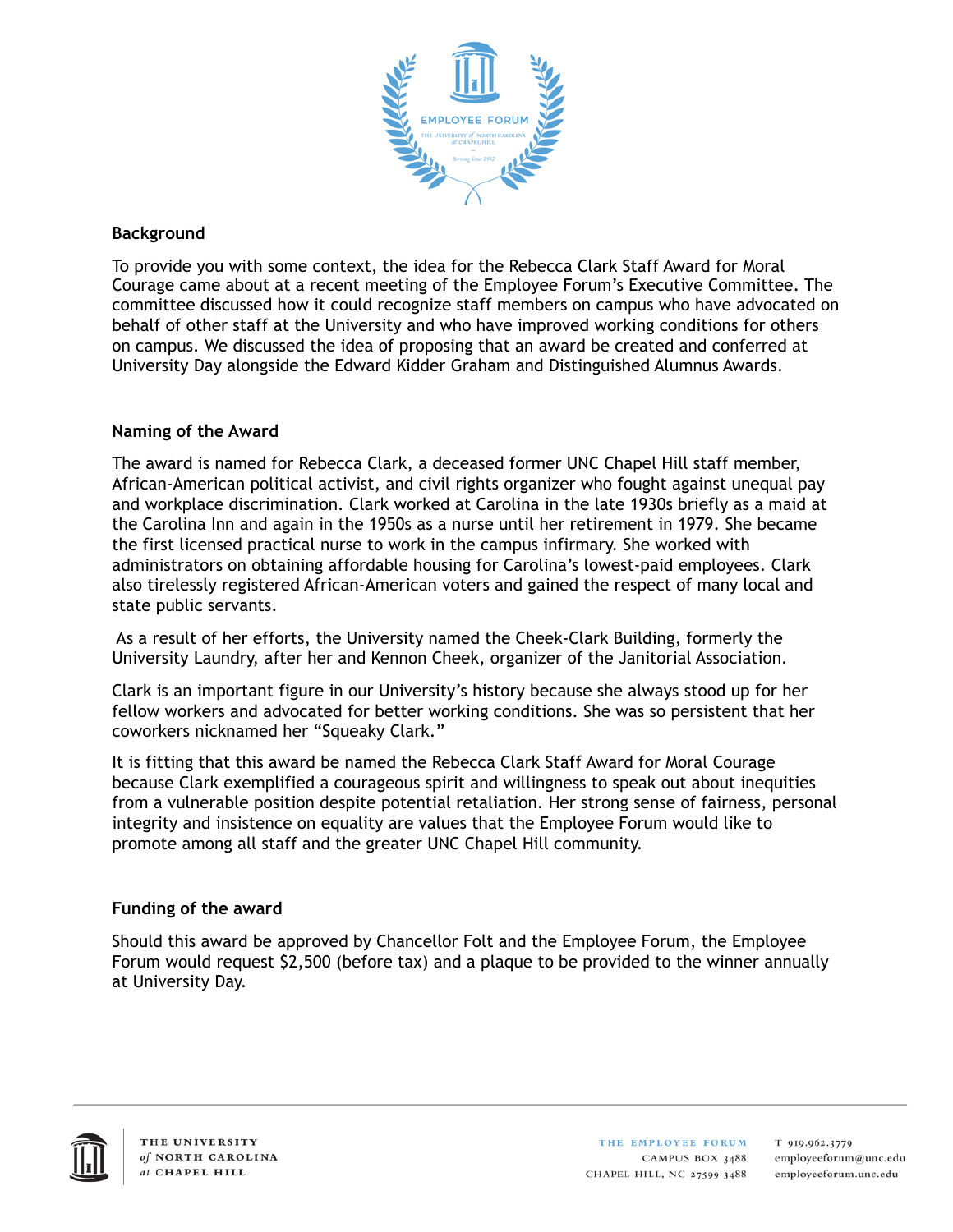### **Draft award description/criteria:**

### Rebecca Clark Staff Award for Moral Courage

This award celebrates the contributions of a staff member at UNC Chapel Hill who has selflessly advocated for better working conditions for staff. The award is conferred annually and presented at University Day. Any member of the UNC Chapel Hill staff is eligible for nomination, except current members of the Employee Forum's Executive Committee. Any member of the University community may submit a nomination. The Employee Forum Executive Committee will select the recipient.

[About Rebecca Clark \(from the Carolina Story: http://museum.unc.edu/exhibits/names/](http://museum.unc.edu/exhibits/names/kennon-cheek-rebecca-clark-building/) kennon-cheek-rebecca-clark-building/)

Clark joined the university as a maid at the Carolina Inn in 1937 and later worked in the laundry building. She advocated for better working conditions for her fellow housekeepers. Clark returned to the university in 1953 as a nurse's aide and became the first licensed practical nurse to work in the campus infirmary. After retiring in 1979, Clark continued to contribute to her community. She encouraged university officials to provide opportunities for the lowest-paid employees to buy their own homes.

#### **Tentative timeline and process for 2016**

- March 2, 2016: Employee Forum votes on whether to create the award (See attached resolution)
- June: Call for nominations would go out via Gazette, Informational email, DMA Newsletter, Employee Forum newsletter, Faculty Governance News
- June 30: Deadline for award submissions
- July: Employee Forum Executive Committee meets to select recipient and submits nominee to Chancellor's Office for award arrangements.
- October 12, 2016: Inaugural Rebecca Clark Award for Moral Courage conferred at University Day